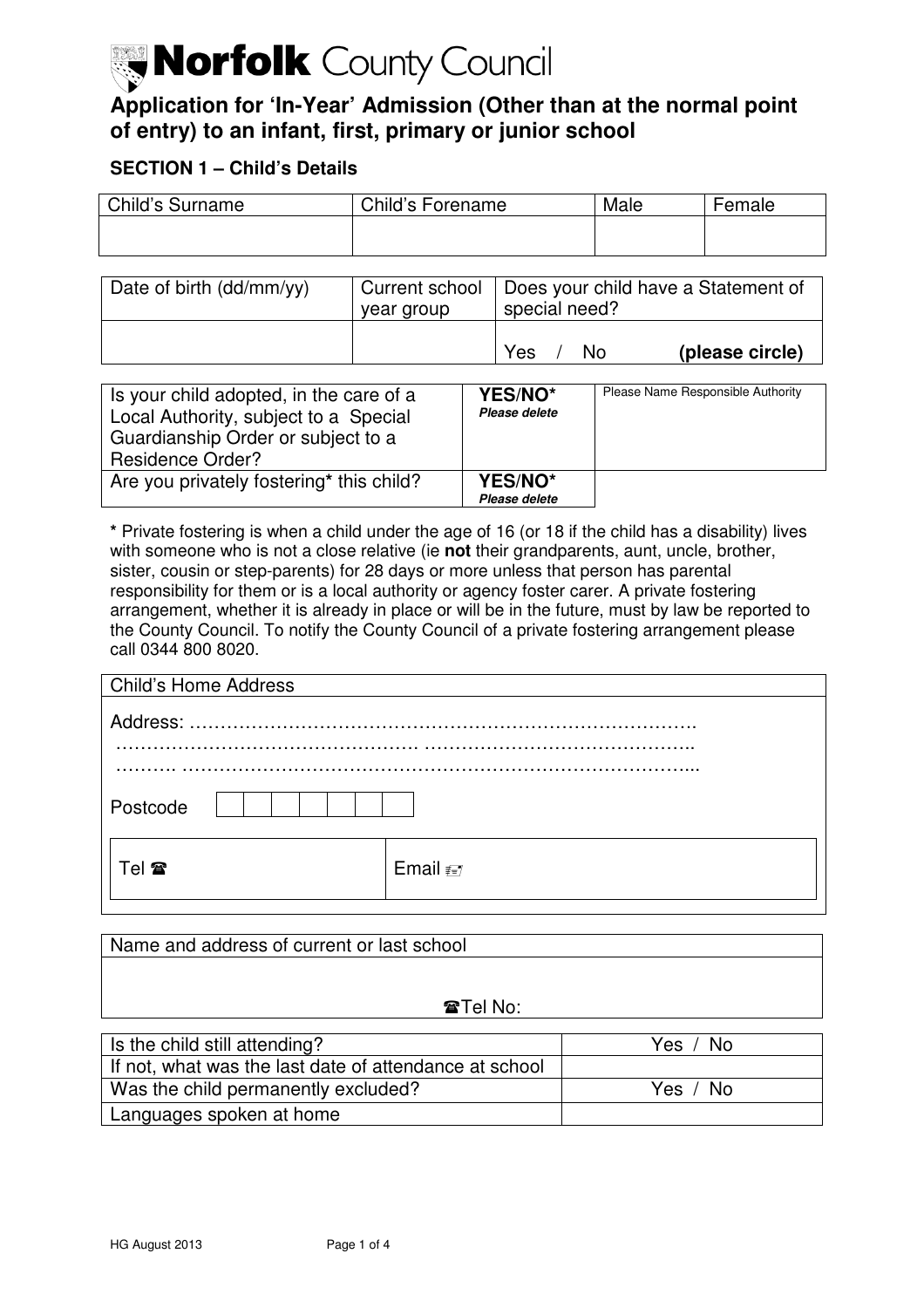# **SECTION 2 – Parent / Carers details**

| First name (Mr, Mrs, Miss, Ms)          | Surname                              |
|-----------------------------------------|--------------------------------------|
|                                         |                                      |
| What is your relationship to the child? | Do you have Parental Responsibility? |
|                                         | (please circle)<br>Yes / No          |

|          | Address if different to the child's address. |
|----------|----------------------------------------------|
|          |                                              |
|          |                                              |
|          |                                              |
| Postcode | ☎                                            |

# **SECTION 3 – Siblings**

 Does the child have a brother or sister attending one of the preferred schools? **YES/NO.** If so, please provide details below

| Name | Date of birth | Current school |
|------|---------------|----------------|
|      |               |                |
|      |               |                |
|      |               |                |
|      |               |                |

 **You will need to complete a separate application for each child you are seeking a school place for.** 

# **SECTION 4 - Your reasons for requesting admission to/or a transfer of school**

# **(A) MOVING: If you have moved or are moving, please complete the following:**

| Proposed address                       |  |
|----------------------------------------|--|
|                                        |  |
|                                        |  |
| Postcode                               |  |
| Date of Move/ Anticipated Date of move |  |

 Where you have moved a distance which makes travel to your child's current school unreasonable your application will be processed within 15 school days.

# **Please note: You MUST provide documentary proof of your new address**.

 Either a copy of a tenancy agreement signed by all parties and arranged through a letting / estate agency (private / informal letting arrangements are not accepted)

 Or correspondence from a solicitor confirming that contracts have been exchanged for the sale and purchase of the property

 You will also be required to provide proof of address / or evidence in other circumstances (e.g. when a child changes address)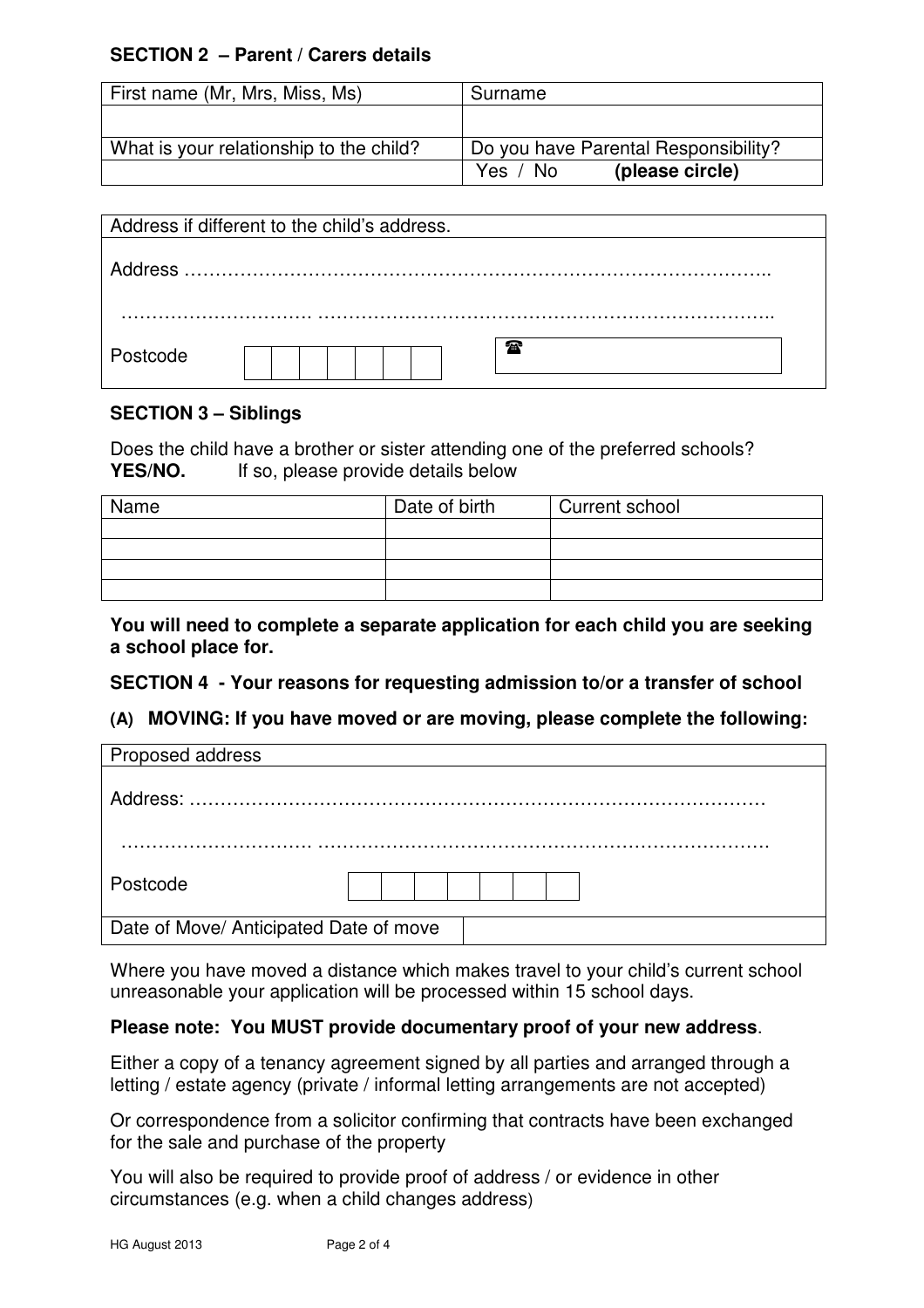#### **(B) IF YOU ARE NOT MOVING TO A NEW ADDRESS**

# **(But you have other reasons for requesting admission to / transfer of school)**

 If you are not moving to a new address it is important that you give full reasons why you want to change school. The County Council expects transfers to take place at the beginning of each school term (providing a place is available). **It will only consider applications which are received at this office before: -**

- • 31 October for a transfer to take place at the beginning of the spring term (after Christmas)
- summer term (after Easter) • 28 (29) February for a transfer to take place at the beginning of the
- $\bullet$  (the beginning of a new school year). Decisions regarding preference(s) will be sent out before the end of the summer term. Applications received after 31 May will be considered after all on time applications. Late applications will be processed until 3 July. After 3 July applications will be processed after 31 October. • 31 May for a transfer to take place at the beginning of the autumn term

# **Applications received after the specified date will not be considered until the end of the following term.**

 **ONLY ONE APPLICATION** for Admission / Transfer can be made each School year unless there is a material change in circumstances which make another application necessary.

| When is the place required for: (Date) |  |
|----------------------------------------|--|
|                                        |  |

# **SECTION 5 – School Preferences**

# **Please list up to three preferred schools in priority order below:**

**IMPORTANT:** Transport is only provided to your nearest or nearest catchment school subject to distance. You can find details of your catchment school at <www.whereilive.norfolk.gov.uk> or by contacting 0344 800 8020.

| <b>First Preference</b> | (please write the name of your first preference for school) |  |
|-------------------------|-------------------------------------------------------------|--|
|                         | Are you applying on the basis of faith?                     |  |
|                         | Yes / No (Please circle)                                    |  |
|                         |                                                             |  |
|                         |                                                             |  |

| <b>Second Preference</b> (please write the name of your second preference for school) |  |  |  |
|---------------------------------------------------------------------------------------|--|--|--|
| Are you applying on the basis of faith?                                               |  |  |  |
| Yes / No (Please circle)                                                              |  |  |  |
|                                                                                       |  |  |  |

| <b>Third Preference</b> | (please write the name of your third preference for school) |                                                                     |  |  |
|-------------------------|-------------------------------------------------------------|---------------------------------------------------------------------|--|--|
|                         |                                                             | Are you applying on the basis of faith?<br>Yes / No (Please circle) |  |  |
|                         |                                                             |                                                                     |  |  |